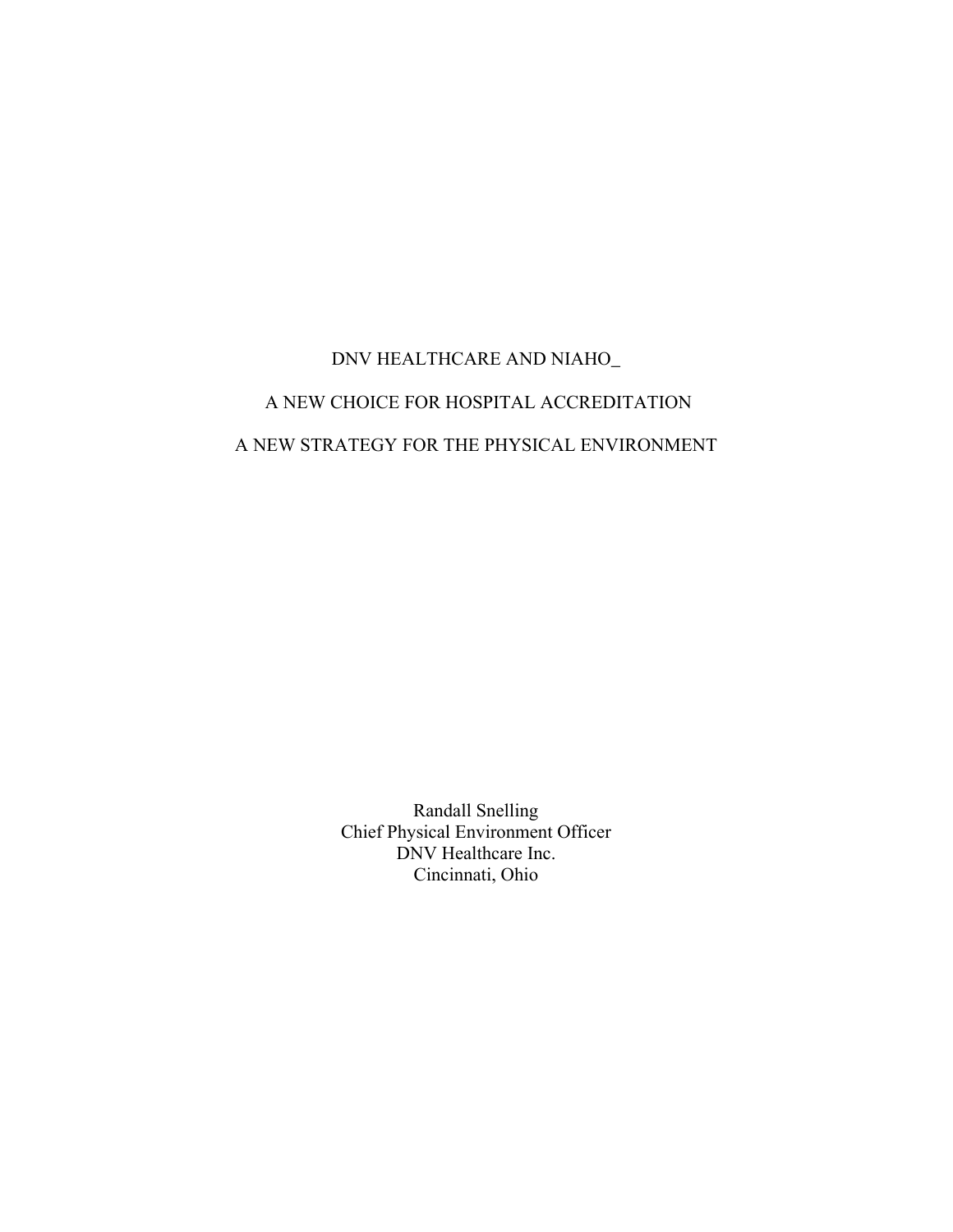On September 26, 2009, Det Norske Veritas Healthcare, Inc. (DNVHC) received CMS deeming authority. DNV is an organization that was established in 1864 in Norway and started operating in the USA in 1898. DNV corporate headquarters is located in Houston, Texas and the operational office of DNV Healthcare Inc. is in Cincinnati, Ohio.

 DNV Healthcare's Hospital Accreditation Program consists of an integration of NIAHO\_ Standards with ISO 9001 Quality Management System Standards. The NIAHO\_ Accreditation Requirements speak directly to the CMS Conditions of Participation for Hospitals. DNVHC accreditation meets and exceeds CoP requirements and integrates the ISO 9001 Quality Management System as a part of these requirements. DNVHC surveys are conducted annually; focus on sequence and interactions of processes throughout the hospital and do not include a "tipping point" in the process that results in varied levels of accreditation of the surveyed organization. However, for any findings of nonconformity to the requirements the organization is responsible for preparing a corrective action plan to address these findings.

 Most attendees for this presentation will have some knowledge of ISO Certification through personal contacts or actual employment in such ISO certified or ISO compliant organizations. An accredited organization is required under the NIAHO accreditation requirements to become ISO compliant or certified within two years of initial accreditation. The organization may demonstrate compliance through NIAHO accreditation or maintain Certification through an accredited registrar and shall maintain this certification or compliance in order to remain eligible for NIAHO accreditation.

Because of the brevity of this presentation, the methods by which hospital organizations comply with ISO 9001 can not be discussed in detail, however, a brief over view will be provided.

 There are eight Clauses to the structure of the ISO 9001 Quality Management System Standards including five interactive clauses numbered here by clause number: 4) Quality Management System, 5) Management Responsibility, 6) Resource Management, 7) Service Realization, and 8) Measurement, Analysis, and Improvement. ISO 9001 requires for compliance six documented procedures. These are 1) Control of documents, 2) Control of records, 3) Internal audit, 4) Control of non-conforming product, 5) Corrective action, and 6) Preventative action. The NIAHO Quality Management System (QM) Requirements address these procedures in detail to ensure that hospital organizations comply with the ISO standard.

The length of time it takes a hospital organization to comply with the ISO 9001 standard varies with any organization but most commonly this can be achieved in approximately eight months or less. Experts in the accrediting field agree that a hospital that has been accredited by another accrediting agency is typically 60- 70% ready for ISO compliance. All organizations vary in preparedness and staff abilities but all organizations are required to comply with the ISO Standard in two years. Many organizations accelerate this process because they desire to benefit from the improvements that the Quality Management System delivers as quickly as possible.

 An organization that is accredited by DNVHC is invited to send a representative to train in the ISO and NIAHO training administered by DNVHC. This organizational representative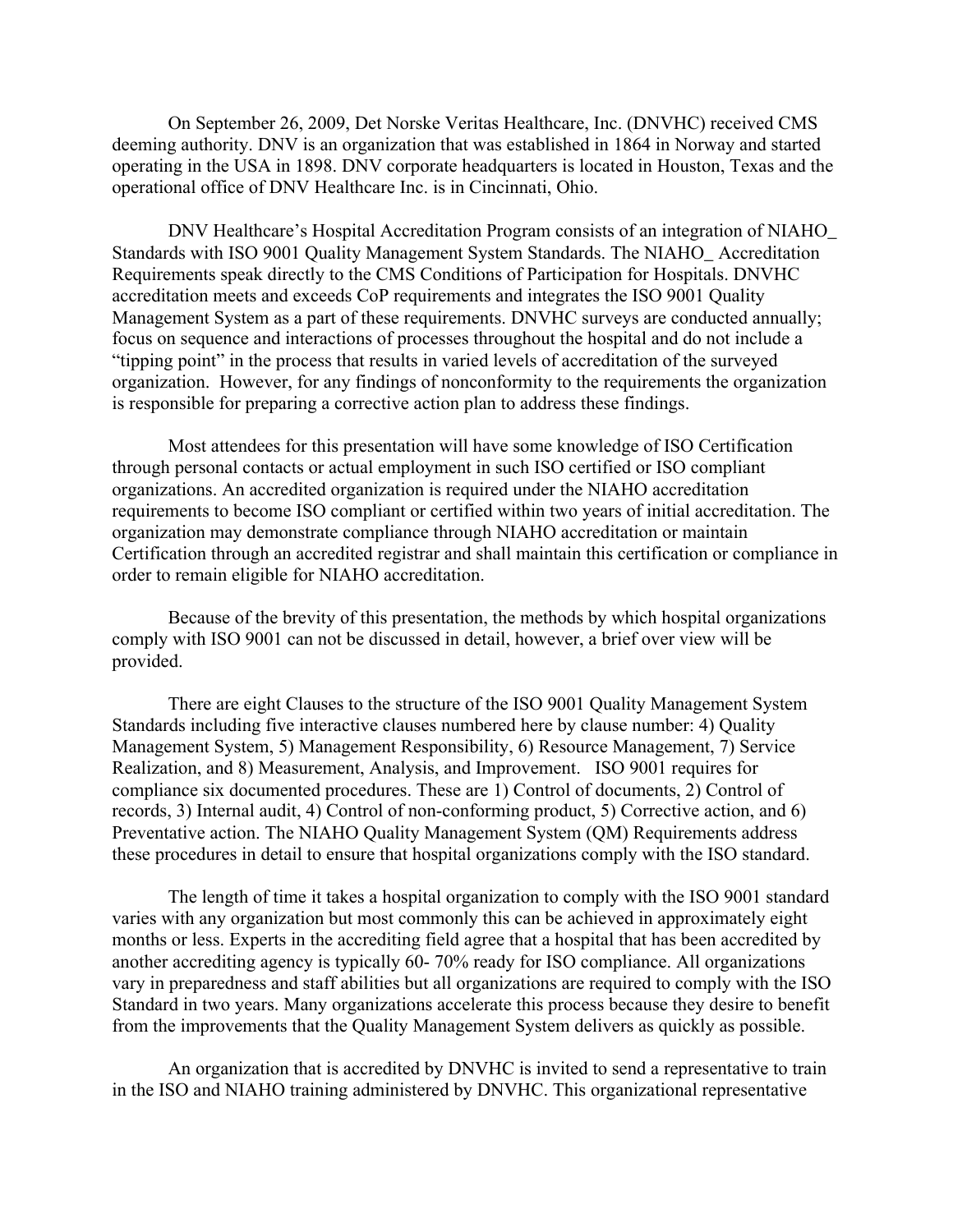then becomes a part of the DNVHC team. The representative will to commit to participate in three to four surveys annually as an actual DNVHC surveyor. They enjoy the same information, emails and input as any DNVHC surveyor. Therefore, participating organizations have access to the same information as the accrediting organization. This transparency of DNVHC surveying strategies eliminates surprises during a survey that are a phenomenon generally not desired by hospital organizations.

## What does a survey by DNVHC entail?

 DNVHC surveys are annual and unannounced. The NIAHO terminology for items found to be out of compliance with NIAHO or ISO Requirements is referred to as a "nonconformity." There three types of nonconformities: 1) Category One (conditional), Category One, and Category Two.

The survey team consists of three types of surveyors: Clinical, Generalist, and Physical Environment/Life Safety Specialist. These surveyors must successfully complete various types of training including observation surveys and completion of 45 hours of CEUs each year.

 While these training requirements ensure that each surveyor is competent, DNVHC also strives for each surveyor to attain what is known at DNVHC as the three "C's", i.e. Currency, Calibration, and Consistency. Monitoring of the latest industry information allows DNVHC to strive to keep all surveyors current on innovative issues. DNVHC, through top management, communicate to surveyors the desired reaction to this information so that surveyor response calibrated with the entire survey cadre. Survey Team Leader observation as well as client feedback ensure that surveyors are consistent in applying accreditation standards. Also to attain the goal of surveyor consistency DNVHC assigns the same surveyors to the same hospitals for three years whenever possible.

 DNVHC survey activities include observation of services, interviews, tracer methodology, and a comprehensive building tour. The survey team arrives on-site together and all three disciplines, Clinician, Generalist, and Physical Environment Specialist remain for the entire survey. The size and composition of the survey team is determined by several factors including: 1) the size of the surveyed facility including off-site locations, 2) the complexity of the services offered by the surveyed organization, and 3) the type of survey to be conducted. Some facilities are small enough to require just two surveyors. In this case, the team will consist of a Clinician and Physical Environment specialist who can also survey to the Generalist's discipline.

 Considering that this presentation affects primarily facility engineers, the focus narrows to the Physical Environment (PE) section of the survey.

 The NIAHO Requirements for the PE are divided into eight sections; PE.1) Facility, PE.2) Life Safety Management System, PE.3) Safety Management System, PE.4) Security Management System, PE.5) Hazardous Materials (Hazmat) Management System, PE.6) Emergency Management System, PE.7) Medical Equipment Management System, and PE.8) Utilities management System. Within each of these sections of the PE are enumerated Standard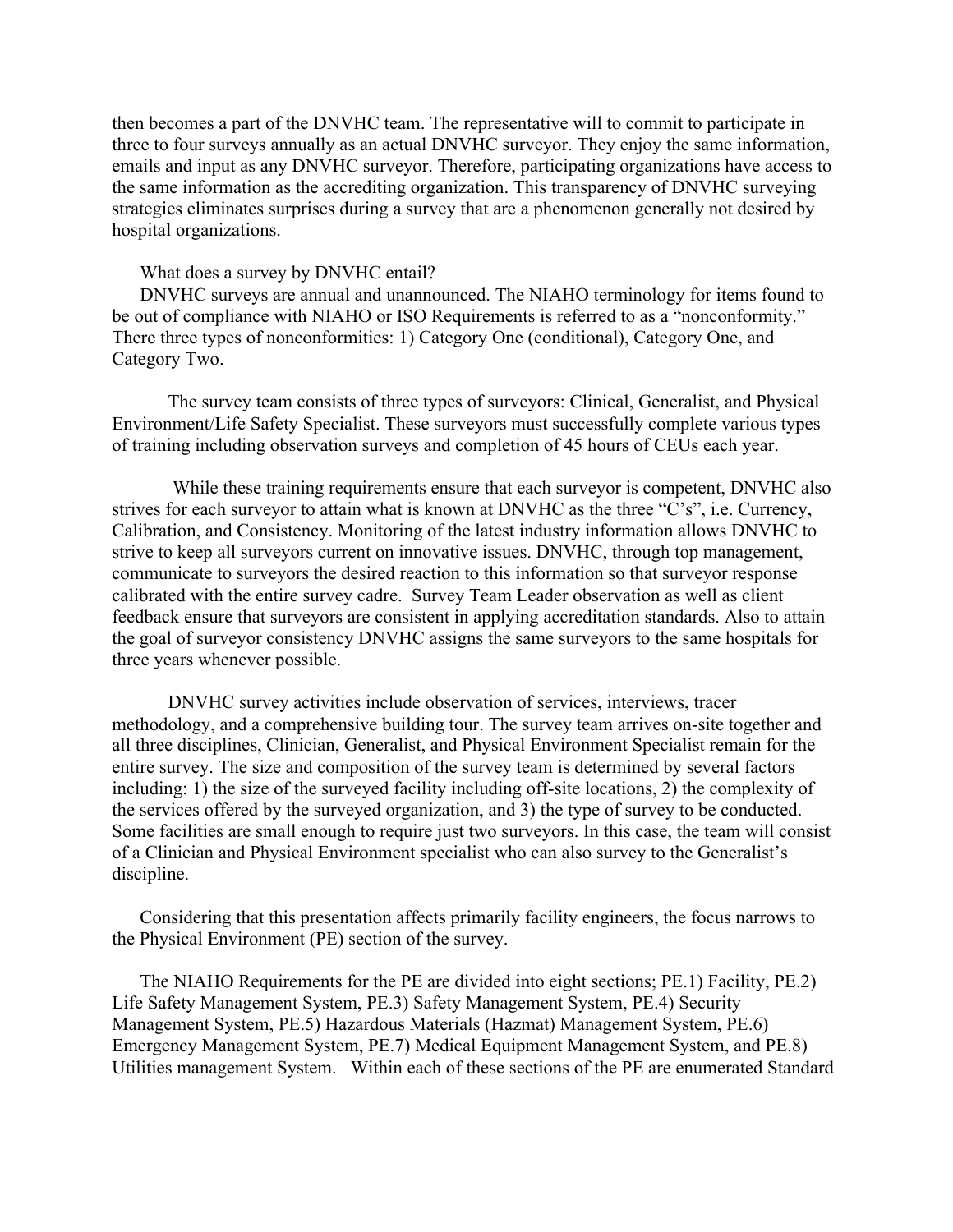Requirements (SR) and associated Interpretive Guidelines similar in format utilized in the CMS CoPs and Interpretive Guidelines.

 An example of a NIAHO Standard Requirement would be: PE.1 Facility, SR.1: The facility shall be constructed, arranged, and maintained to ensure patient safety and to provide areas for diagnosis and treatment and for special organization services appropriate to the needs of the community.

 An example of an associated Interpretive Guideline to this Standard Requirement is: The hospital must ensure that the condition of the physical plant and overall hospital environment is developed and maintained in a manner to ensure the safety and well-being of patients. This includes ensuring that routine and preventive maintenance and testing activities are performed as necessary, in accordance with Federal and State laws, regulations, and guidelines and manufacturer's recommendations, by establishing maintenance schedules and conducting ongoing maintenance inspections to identify areas or equipment in need of repair. The routine and preventive maintenance and testing activities should be incorporated into the hospital's Quality Management System.

 For the purpose of this presentation, an example of nonconformity is provided for each of the seven remaining sections of the Physical environment to help explain the NIIAHO survey process. Category 1 nonconformities are rare but not unheard of in the Physical Environment.

PE.2 Finding: Fire Extinguishers are not secured to prevent dislodgement. Fire extinguishers in main lobby and other areas of the hospital where children are present are loose within the cabinets that can be opened by children. This finding is a Nonconformity 2 and is out of compliance with PE.2 LIFE SAFETY MANAGEMENT SYSTEM; SR.1: The organization shall meet the applicable provisions of the 2000 edition of the Life Safety Code® of the National Fire Protection Association.

 PE.3 Finding: Hospital orientation training does not include Blood borne Pathogen Training or Hazard Communication Training allowing for staff to begin work without this training. This finding is a Nonconformity 2 and is out of compliance with PE.3 SAFETY MANAGEMENT SYSTEM; SR.4: The Safety Management System shall require that the organization maintain an environment free of hazards and manages staff activities to reduce the risk of occupational related illnesses or injuries.

 PE.4 Finding: The organization has no comprehensive written Workplace Violence Prevention Program. This finding is a Nonconformity 2 and is out of compliance with PE.4 SECURITY MANAGEMENT SYSTEM; SR.3: The Security Management System shall address issues related to abduction, elopement, visitors, workplace violence, and investigation of property losses.

 PE.5 Finding: Environmental Service (Housecleaning Carts) left unattended long enough to allow passersby to access hazardous chemicals stored openly on cart. This finding is a Nonconformity 2 and is out of compliance with PE.5 HAZARDOUS MATERIAL (HAZMAT) MANAGEMENT SYSTEM; SR.2: The HAZMAT Management System shall provide processes